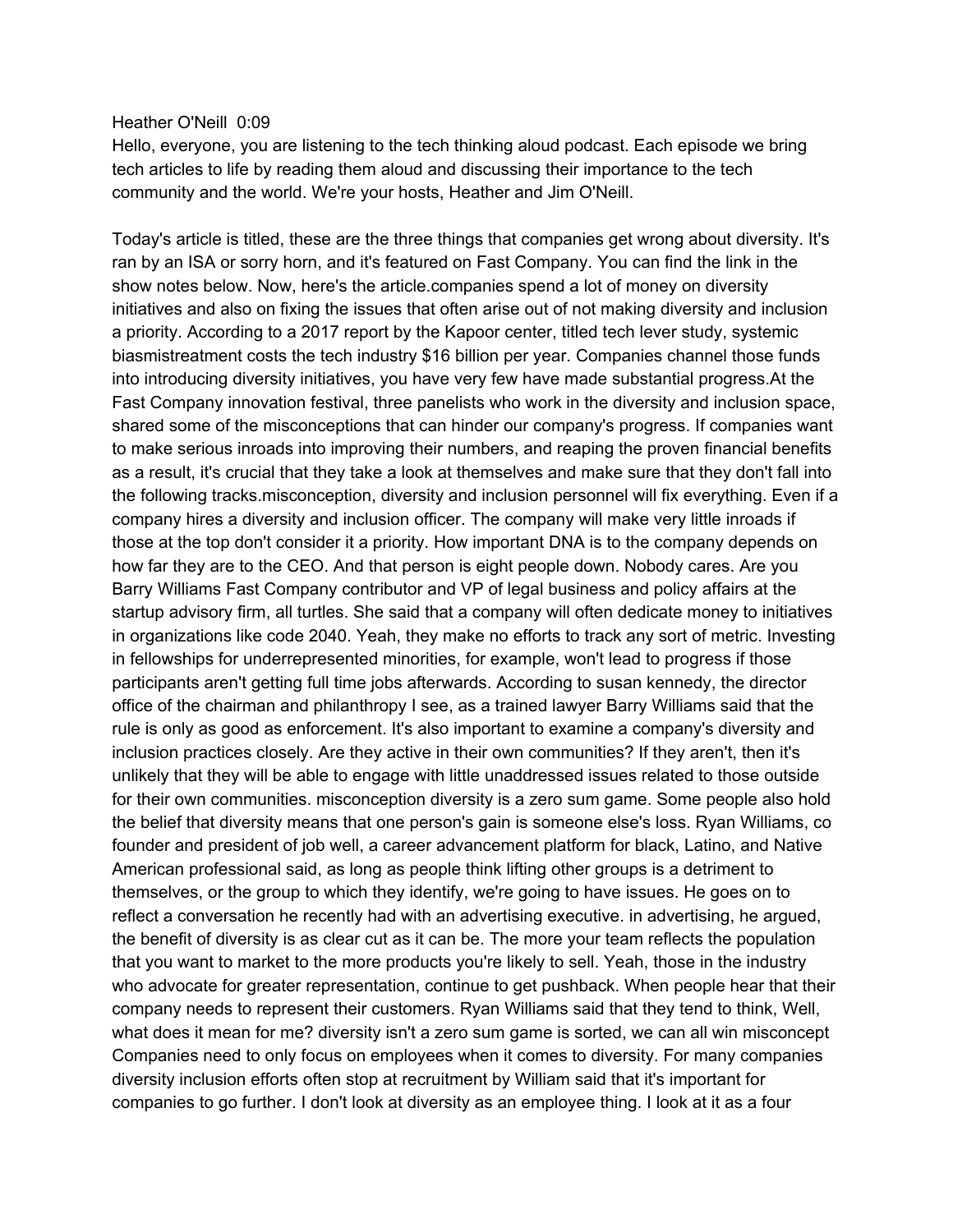legged stool. You should look at employees, customers, suppliers and board members. She observed that many companies aren't paying enough attention to suppliers and board members. Facebook's first non white board member, for example, was just appointed under two years ago, ultimately, by Williams believes that companies will only make true progress. If they make diversity and inclusion a core business practice. She observed. You don't ever see diversity embedded into a company's value statements. Companies need to do things like tie diversity goals to an individual's contributions and the performance at the company is those kinds of practices she argued Making please understand that success at their company requires a lot more than just being good at their jobs and going home. About the author, Anisa is a freelance writer and editor, who covers the intersection of working life, personal development, money and entrepreneurship. Previously, she was the assistant editor for fast company's work life section, and the co host of the secrets of the most productive people podcast. And Lisa can be found at nissa sorry, Horton calm or on Twitter at a underscore Purbasari.

### All right, now let's discuss.

So in the article, we heard from three panelists, which was really great, and they brought up three main points. What we'd love to do now is dig into those points and explore them a little more detail. So the first point brought up by the panel about things that companies getting wrong about diversity is that diversity inclusion personnel will fix everything and this is something I've actually seen play out a lot. And that companies will hire someone as head of diversity and inclusion, but then turn around and give them no resources and no support to actually make any change happen. What's more, is they don't measure what's happening in their company as a result of that. And so they don't know if any efforts are even working. And that's one of the things that really stuck out when we were reading this article.

# Jim O'Neill 6:25

Yeah, and the article brings up the point about measurement and how it often gets overlooked or just ignored. And people tend to measure even the wrong things. But that's really the one of the best ways to understand you know, how serious somebody is about dealing with this issue is what are they measuring? Or are they measuring their results at all?

# Heather O'Neill 6:44

Yeah, because Peter Drucker said it well. And we've heard this so much. It's such a cliche, what gets measured gets managed, and that's really important because if you're not measuring the efforts of diversity inclusion, if you're not measuring how good you're doing at that with meaningful metrics, Not just fluffy 3% of all of our employees are black metrics, then you obviously don't have a leadership team that cares enough about it to bother, because they would never say, oh, we're not going to measure revenue anymore, because it's not that important. revenue is always always measured, sales always measured. So if they're not measuring anything related to diversity inclusion, it's a clear sign that nobody cares.

Jim O'Neill 7:26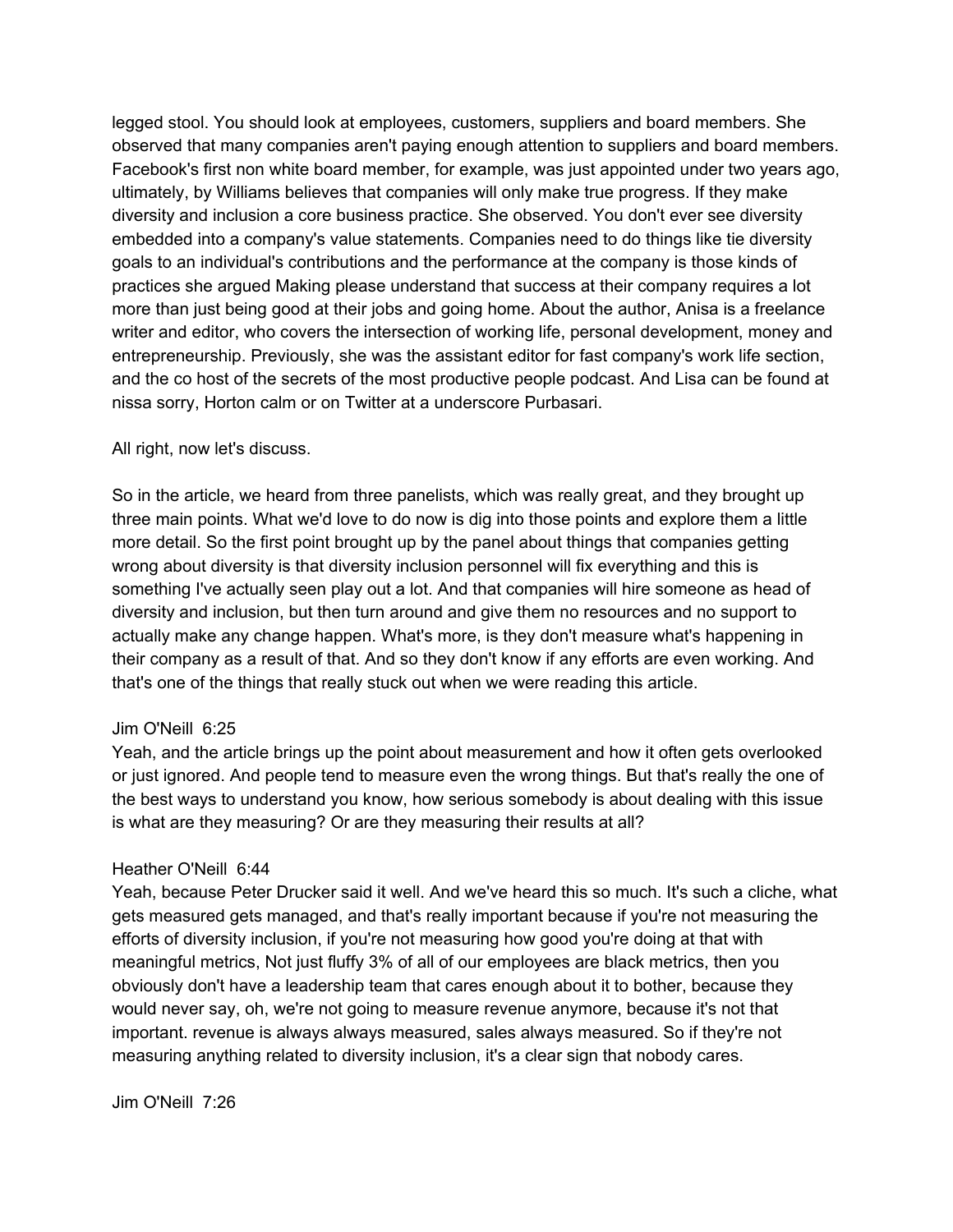Yeah, that's one of the signs that these folks were hired for the optics of the situation, and you know, to put a good shine on the company's efforts overall, but that, you know, they're being under supported and it will be easy for them to just turn in subpar, results later and be let go, because we tried and it didn't work.

# Heather O'Neill 7:46

Yeah. And they, they almost become scapegoats. And that's the really frustrating thing because most of the people who sign up to do diversity and inclusion work and who are stepping into roles like head of diversity and inclusion at a company, they're not doing it for funsies or optics, they're doing it because I actually have a strong passion to make real change into improve the way we work in the way we exist as humans in society. And so when companies don't actually care about this isn't, and it's an optics related position, whoever's in that role is often set up to fail, and they have no chance. And it's got to be so frustrating.

### Jim O'Neill 8:21

Yeah. So we started thinking about, you know, what are the ways that we can actually measure diversity and inclusion efforts that really do matter? And, you know, what metrics Can we put in place that take into account the real results as experienced by the people that we're actually trying to help? Not just the superficial results that make the people at the top of the food chain feel better?

## Heather O'Neill 8:44

Yeah. And one of the most obvious ones for me and this isn't, it's not a metric by itself, but it's a part of how companies hire for different roles if they care about diversity and inclusion. So it's a metric for me as a person outside looking in at a company is do you list your salary ranges for your jobs and your job postings. Because that is the number one easiest thing that any company can do literally right now, because we know that they all have budgets for every role that they've posted to help equalize just the candidates that are coming in. Because a lot of times, people who don't have as much privilege won't apply if they don't know if the job is going to pay them what they need to survive if the job is going to underpay them because they have a bad culture. They haven't done the work to equalize salaries. There's so much that goes into that. So when you take the time to just published the salary range with the job posting, that shows me you're serious. And it's such an easy thing to do. There's no company out there that is hiring for a role and doesn't have an idea of how much they might want to pay someone. And so to pretend that they don't, is super disingenuous, and it shows me that they haven't thought about this at all.

# Jim O'Neill 9:55

Yeah, there's like there's the measurement efforts for how we're improving but then there's just the table stakes of are we actually doing the basic few relatively simple strategies or tactics that will signal to other people that yes, we are, in fact doing the work on making our workplace more diverse and more inclusive?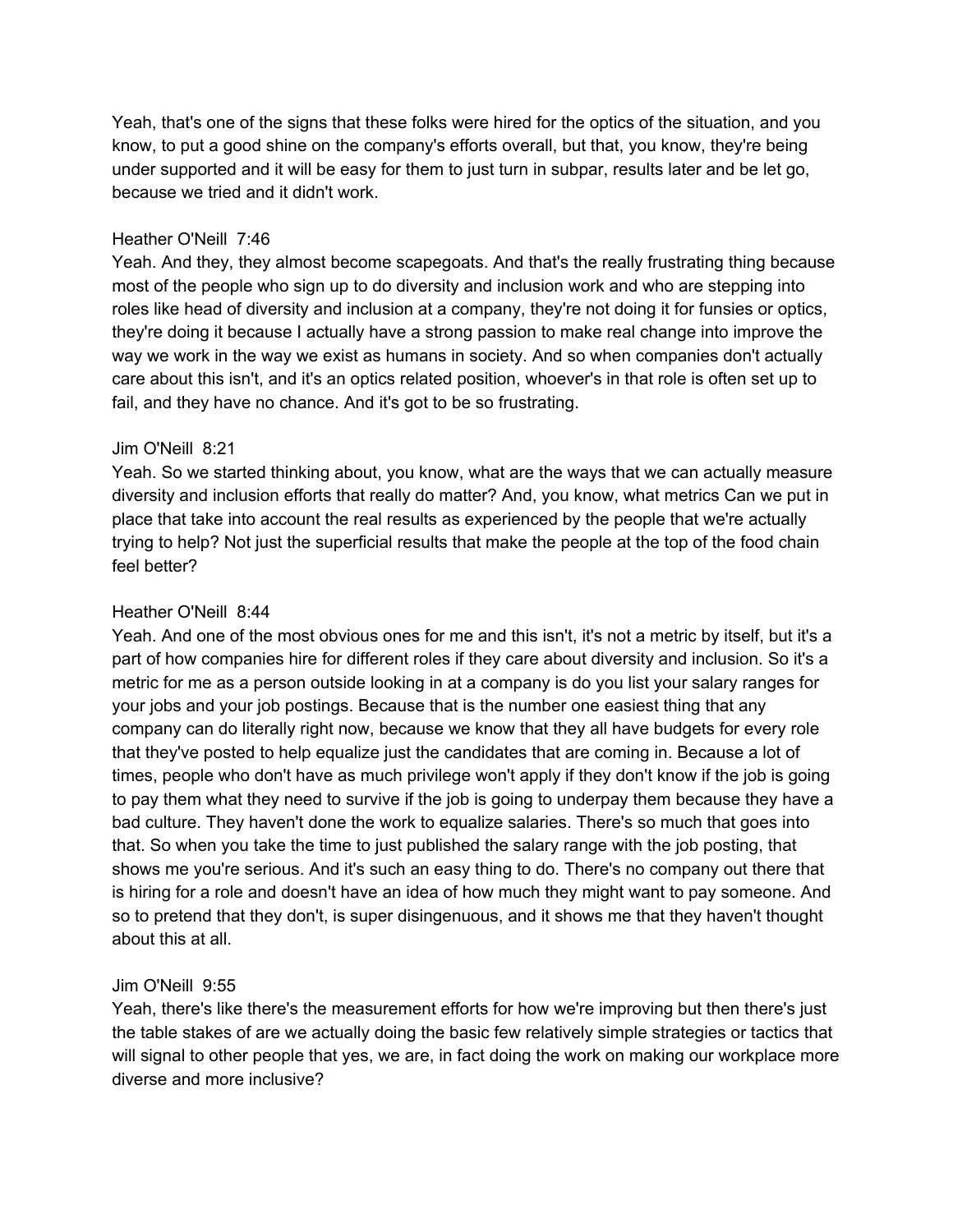#### Heather O'Neill 10:16

Absolutely. And when you're looking at company metrics, I think some of the other things that companies measure are also really misleading. You always get these snapshots of, oh, last year, Facebook had 2.5% black employees, and this year, it's 3%. I made up those numbers. So don't quote me on those. But you see this comparison year over year, but what you never see is things like how many of those 2.5 to 3% of black employees are actually the same employees, how many got promoted, how many are in leadership positions, because if you just keep hiring new black employees to replace your old black employees who keep leaving, because your culture sucks, you've got a huge problem, even if it looks like the numbers improved. And so it's a really unhelpful sort of information if you don't get into some of the details. The same with where do those employees work? What roles do they have? And I've seen more companies start to do this. But just looking at how many of them are in engineering versus support roles? How many of them are leaders at different levels? Who has the authority when it comes to the people of color or the anybody else on your team? You know, is it the privileged people? Is it not?

#### Jim O'Neill 11:30

Yeah, from some of the reading that I've been doing, it was very clear that just sort of a blanket metric of you know, how diverse are we, in terms of demographics is almost meaningless if you're not talking about things like retention and advancement, just as you said at it? Yeah. And it doesn't go just to race. It goes to gender and especially I see a lot of companies do this. And they talk about things still in such a binary of men versus women. And then once in a while you get like a footnote about people who aren't

#### Heather O'Neill 12:00

Men or aren't women, right? So people who are non binary or gender non conforming or otherwise queer, but there's no real thought around Well, what's all that experience? like? What does that look like? What about people who might be trans? What about people who are disabled? Right? So disabled people almost never come up when we talk about diversity. And I think that's to our failure. And so we have to think about that as well. When we say diversity, would you be willing to hire someone? Could you even manage to hire someone who say had mobility issues? Could they get into your building, if you have an office space, if you're not set up for that, then you could never hire someone who had mobility issues, and that can create a huge problem and a huge gap in your company's knowledge and understanding.

#### Jim O'Neill 12:44

Yeah, and so, you know, one of the bottom line takeaways here is any snapshot that you take of your current, you know, State of the Union when it comes to diversity and inclusion is going to be misleading and you really are not going to get any results. Unless and until You can measure results over the long term, basically, you know, over year after year, what has happened to our numbers, but also the employee experience?

Heather O'Neill 13:12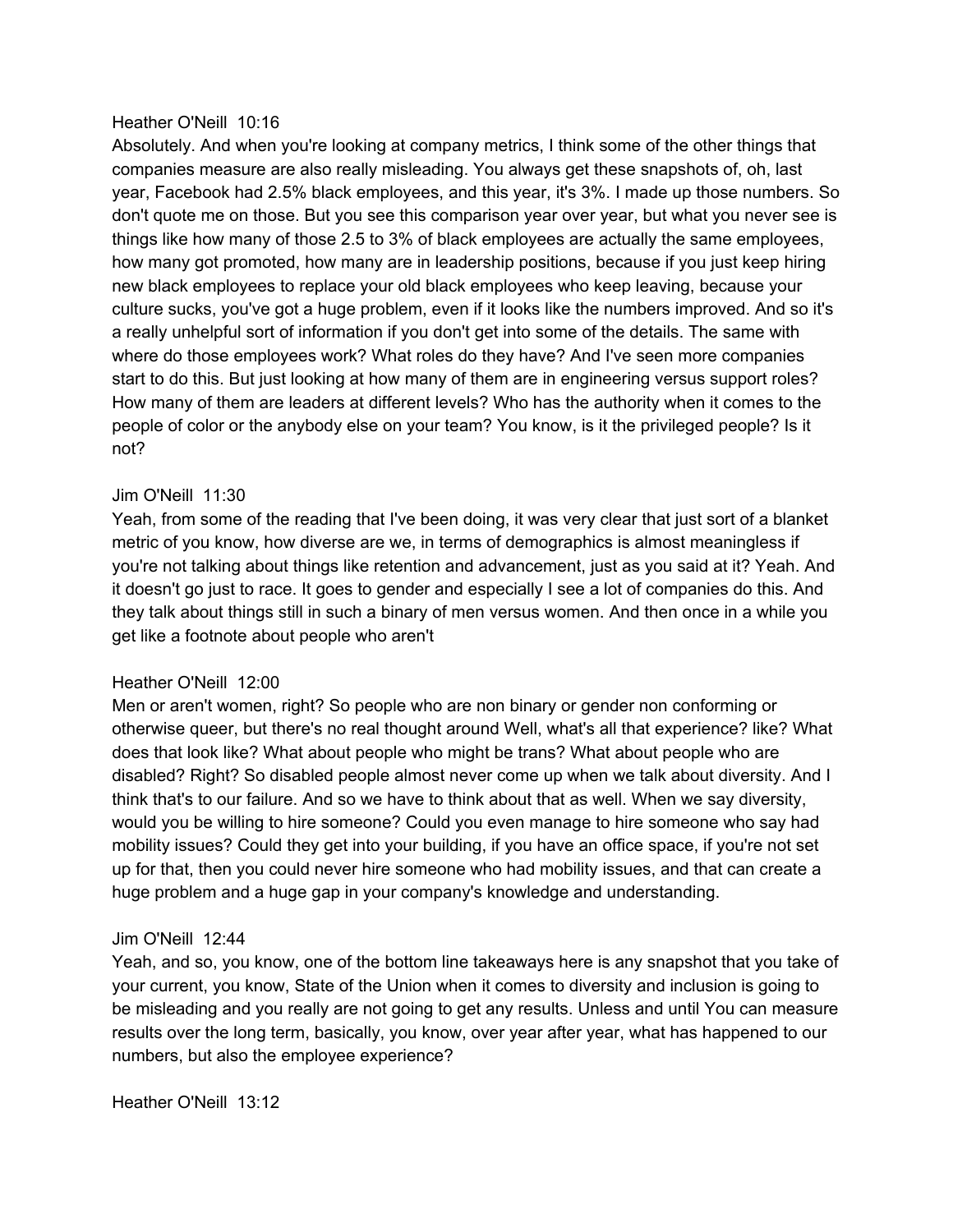Yeah, I completely agree that snapshot metrics never tell the full story. And depending on how you slice it, they can make you look really good, when in actuality things are really bad. So you have to dig deeper. And the companies that care have more metrics than just what percentage of our workforce is men versus women or, you know, white versus not white. So those are really the things like to get you started. I also think when you're looking at metrics, you also have to pay attention to the culture itself. And that means you have to listen to the voices of people on your team that you may not be used to listening to. So do people have a space where they can actually speak up and not fear being retaliated? You know, one of the most important things when we talk about diverse teams And the fact that they perform better than non diverse teams is that diverse teams perform well, when they have safety when they feel comfortable on their team knowing that they won't be retaliated against that their voices valued in her that their ideas are able to be put out there that they can fail and not get in trouble for it. And most places that are looking to diversify from their very white, very male sort of populace at their company, haven't really thought about what that means from a culture perspective.

## Jim O'Neill 14:33

Yeah, and how are you going to support people in that we hear this talked about often in terms of being able to bring your whole self to work, right. And it totally makes sense that if you are spending a good portion of your energy while you're at work, essentially suppressing or hiding or, you know, sort of keeping tabs on how you are coming across to other people in terms of aspects of your identity, you're not going to be as productive and as happy or you know, as engaged.

# Heather O'Neill 15:00

Like we're humans, and we all make mistakes. But if there's no room on your team, for people to make some mistakes without being punished for it, especially if they're people of color, or the disabled, or they're transgender or they're not Street, then you have a serious problem. And I've seen this weaponized a lot where what ends up happening is, in order to prove impartiality, HR and other people in the organization will side with, you know, white dudes basically, and sort of take events in a vacuum forgetting about power dynamics, and systemic biases that exists and that inform different conversations. So taken in a vacuum, yes, it may seem like I was out of line and not Jim, but taken in the context of the entire society and the power differential between me and Jim, even if I'm technically Jim's boss, that's a whole different conversation. And so you can't take incidents in a vacuum. But when companies try to do this and say that they listen to everyone Still ends up benefiting people with the most privilege and that would, you know, generally be waste system?

# Jim O'Neill 16:06

Yeah, absolutely. And this is all, you know, still under the umbrella of we're talking about how we measure results, right. And what we're kind of saying about the safety aspects is that you're not going to get a full picture by just looking at any kind of numbers or, you know, quantitative data at all. You're going to need to go qualitative. And you're going to need to actually find a way to effectively ask people whose voices you wouldn't necessarily normally hear, to give you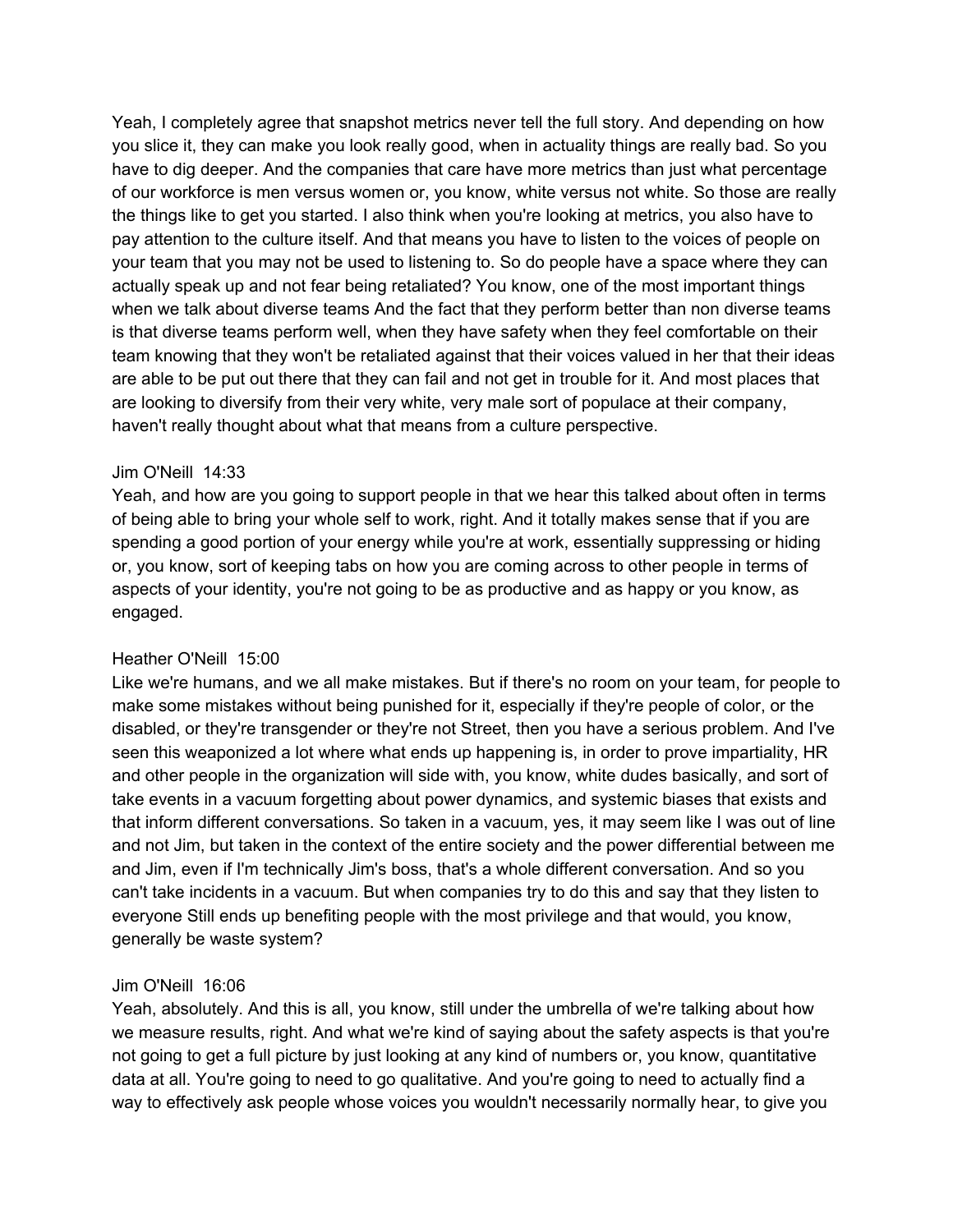the honest truth about how you're doing and make sure that they can do so safely and fully believing that you listen to them.

# Heather O'Neill 16:40

Yeah. And then believe them, because nine times out of 10 or more honestly, they're not lying to you. It costs something to give feedback. I was actually talking about this with my college students. And we were talking about feedback and how true feedback is such a gift because when I tell you something that actually Think that you may not want to hear, I'm putting myself out there, I am vulnerable, especially if you have power over me, which is often the case, if I am telling my manager that there's a problem, I'm risking losing my job doing so and so take that as the gift that it is. It's not, oh, you're bad, and you should never exist. It's, I care about enough. And I believe you that you could make some change here. And so I'm going to take the risk of getting retaliated against to tell you this. But the thing is, if you don't respond well, and if you don't take that feedback as the joy that it is the blessing that it is. You're not going to get it the next time. They're just going to leave and then you're going to sit there and limit Oh, why can't people of color stay at our organization? Why can't white women stay at our organization? Why don't disabled people stay at our organization, because you don't give them space to be heard. And it's not safe for them to be there anymore.

# Jim O'Neill 17:56

Yeah, and it is not necessarily easy. We are Totally acknowledge this, to figure out how you're going to get that honest feedback, you know, and if you, if your workplace is not really a safe culture for that feedback in the first place, then you're you're way behind, like, you're almost never going to get that. I was reading one article that talked about a company who sort of constructed a survey. And you know, surveys can be tricky, like, it's not easy to just sort of throw something in a web survey and call it good. But they spent a lot of effort trying to craft a survey that would get at the right kind of questions that would allow for the safety of, you know, responding honestly. And they, you know, the the report back from that was that they got some real good feedback about, you know, some things that needed to change. So, that's the kind of tactic that we're talking about here. But you know, obviously, look, taking a hard look at how safe your organization really is, is, you know, step one,

# Heather O'Neill 18:51

well and to caution you all on surveys. Sometimes it's clear who's written the feedback based on the survey and so even though the survey may Say it's anonymous. A lot of times it doesn't feel anonymous to people. So you may not be able to get the feedback that you need. But depending on how you respond to whatever's in the survey, will hopefully help you build up the trust so that people will tell you more as time goes on. And that's really all you can do. If you have a culture where people aren't sharing and don't feel comfortable. You have to start small by building trust. And that's, that takes a lot of time and you'll lose people along the way. But be honest, be sincere, and admit that you don't know everything in order to start to build that back.

Jim O'Neill 19:33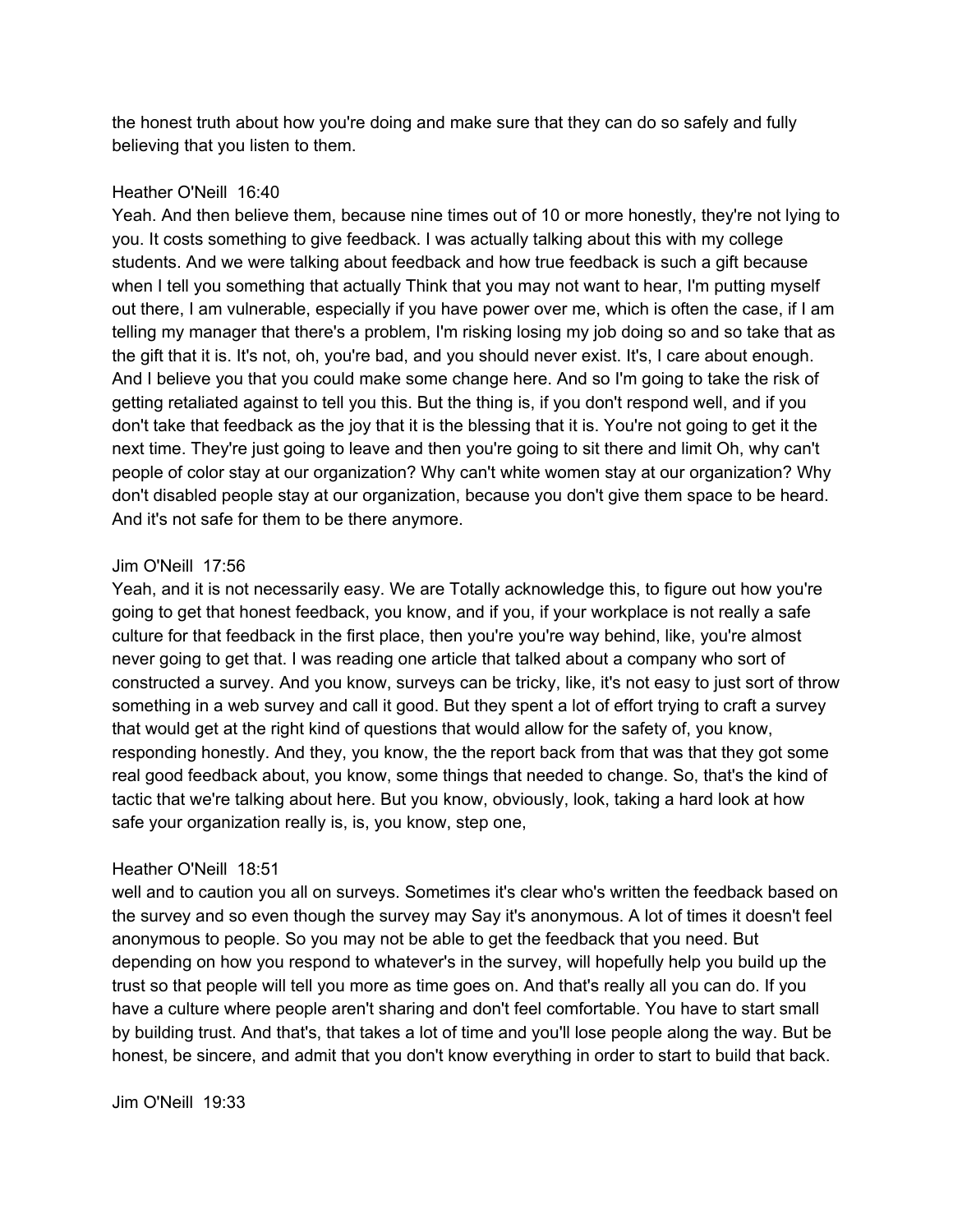Yeah, that's a great point that this is not, you know, an overnight fix that trust is difficult to build, but it's very well worth it. Absolutely.

## Heather O'Neill 19:43

So the second point in the article that I think is worth discussing is the idea that diversity is not a zero sum game. And if you're listening and you're white, you're probably going well, maybe it is because a lot of times I'm asked to give up things, but I want to reframe that for you. I think one of the most Important things that we can remember as white people is that at least half of the things that we've achieved or gotten in life are because we're white. And I know that feels hard to hear. But if you think about it, like, if you found \$1,000 on the ground, or if say your best friend or your grandfather, took \$1,000 out of somebody's purse, invested a bunch, and then gave you all that money, that money was never yours to begin with. And so to have to give it back, even though you did some work, to grow that money more, it's completely fair. And that's really what's happening here. And that's really what white privilege is, is that we have things that aren't ours to begin with. And so instead of thinking of it as giving up something that you aren't, remember that it wasn't yours to begin with. And what you're doing here is resetting the playing field so that there can be equity so that we don't have to pretend to take things in a vacuum that they don't live in. But that vacuum can be reality where things are so fair that we can Consider each opportunity on its merits alone. But right now, that's not the world we live in. And in order to move diversity forward for white people, it can feel like a zero sum game. And that's normal. But you can also think about it like if you broke your bone. So if you broke your leg, and you broke it bad enough, the doctor needs to re break it in order to allow you to walk again. You would not say to the doctor, no, don't break it, because that's going to hurt more in the short term. And so when you think about diversity as not being a zero sum game, this is exactly what it's trying to say is that right now, it may cost something, you may have to give up something that wasn't yours in the first place. But the end result is that we're all going to be able to walk again, right? So your leg needs to be broken again in order to actually heal properly, and no matter how much you don't want it to be really And again, that's the only way to move forward if you want to walk again, which we do. So hope that makes sense analogy wise.

# Jim O'Neill 22:07

Yeah. And it's also important to remember that in some cases, when we're talking about giving up power and privilege, in these circumstances, we're taught, we are talking about something like giving up a job or a promotion or something like really tangible like that, or a speaking opportunity. Absolutely. Yeah, no, totally. And in other cases, though, what we're talking about giving up especially in the short term, is comfort, right? It's the sense of the comfort that we as privileged people feel when we are an environment that mostly caters to us. And that is not what you're going to get on a more diverse and inclusive team. The you know, the comfort is going to be essentially redistributed, so that other people who are not in privileged groups also feel the same sense of comfort that you have enjoyed. And so that doesn't involve you giving some up and So, you know, if you feel uncomfortable about some of this stuff, you keep that in mind that that's, that's by design.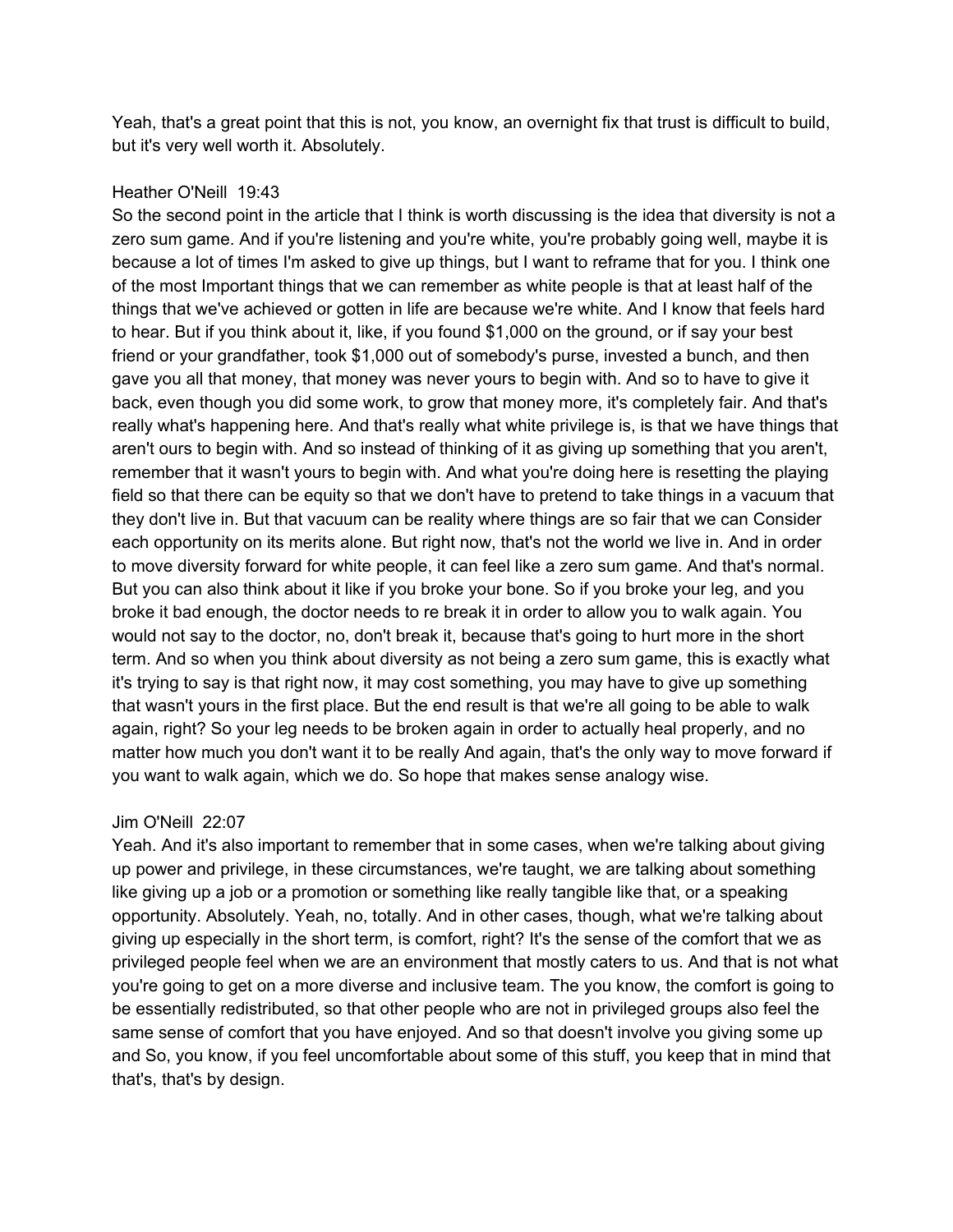### Heather O'Neill 23:07

Yeah, and I think that that's really an important point is that a lot of this is uncomfortable and that's a good thing. We shouldn't be so comfortable looking at the past in the current events, looking at the way that we've shaped society to benefit white people to benefit cisgendered men to benefit straight people, young people. We shouldn't look at that and say, yeah, I'm comfortable with that as long as it works out for me, because literally people are dying as a result of that shaping.

# Jim O'Neill 23:39

Yeah, so we can all do as much work as we can to get ourselves to be okay with you know, and and hopefully fully embracing of these changes these new attitudes, these ways in which we need to give up our own power and privilege. Obviously, we won't be able to convince every single person and there's still going to be gatekeepers who may not be On board for this some of this stuff or, you know, other colleagues and things like that. And so one of the things that can sometimes help in framing this issue, in addition to, you know, trying to get everybody on board with the amount that we need to be uncomfortable, really, is that actually tying this in a little bit to the first point that we discussed, talking about how we're actually measuring the success and the goals that we're working toward the things that make this not a zero sum game. And the idea that what we're trying to work towards, and what we can measure is that much, much better employee experience, because a better employee experience where everybody is, you know, feels safe and listened to and respected. That's something that everybody can get get behind and it's not zero sum.

# Heather O'Neill 24:50

Yeah, and I think that's a great point, because oftentimes, I've seen black women talk about how they tend to be the canary in the coal mine, and issues that they were complaining About and got let go for months and years ago, become issues that then start to affect everybody else when you have a bad team and a bad culture eventually does impact everybody. And so if you're not listening to the black women on your team, if you're not listening to the disabled people on your team, if you're not listening to people who aren't white and cisgendered, and male and able bodied on your team, are you creating a culture that's going to actually work in a long term, even for those people? Probably not. If I think about every culture that I've ever been in, I have never found one where centering white men has worked out well. It just creates a culture that everybody hates, including the white men. And so making sure that you're listening is so important. Making sure you're giving up the privilege is so important to create teams where we all thrive where we all succeed together.

# Jim O'Neill 25:53

Yeah, definitely allowing aspects of your culture to slide that are negatively impacting underrepresented groups is going to ultimately make the experience worse for everybody. At the same time improving aspects of your culture that really do improve the experience of those underrepresented groups is going to have a great positive impact on your culture for everyone in the end,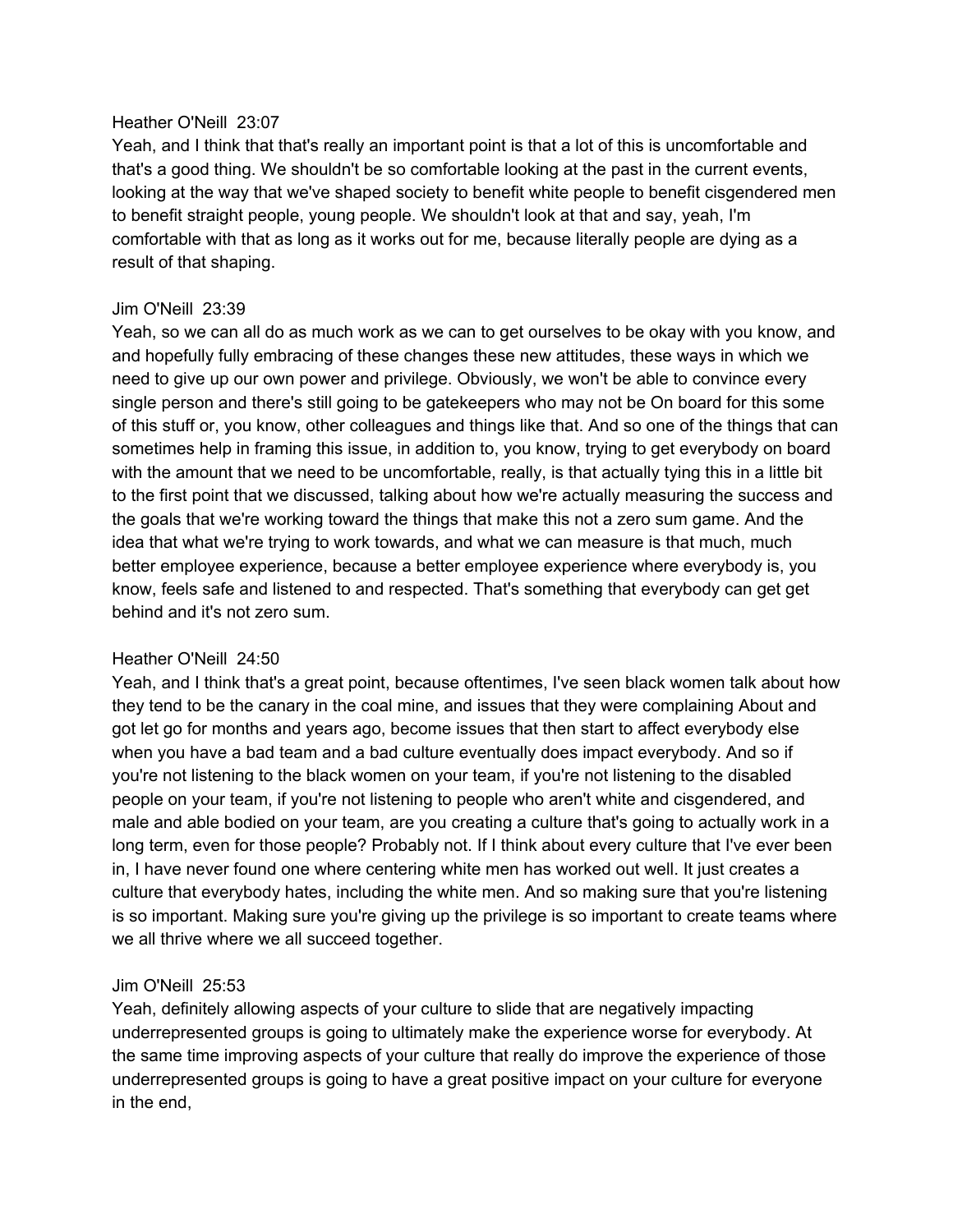### Heather O'Neill 26:15

yeah, everybody benefits from that. And that actually leads really nicely because we've talked a lot about employees. And one of the ideas of a zero sum game or at not being a zero sum game is not just it improves for all your employees when you pay attention to and support the most marginalized people on your teams. But also, it helps your customers it helps the people that you're working with, it helps the clients and the partners that you have. So you can't just focus on the employees. And that was the third point of the article that I think is so powerful. Barry Williams talks about the four legged stool, and it's a great reminder that systemic equality inequality sorry exists at every level in every space in every link in the chain. So something like supplier diversity and partner diversity is just as important as the makeup of your own staff.

### Jim O'Neill 27:06

Yeah, and customer diversity in particular, just as you were saying, Heather, is one that, I think it's, it's probably pretty easy to overlook. And I can easily see where there could be a, you know, a mindset that's quick and easy to fall into of like, Well, you know, I'm, I'm selling a product that solves this specific problem. And so the customers that I have are the people who have this problem, and I don't care, you know, who they are and what they look like and what groups they belong to this, just, you know, they're united by the fact that I solve their problem for them. But that seems like a very narrow view to take and that does that really obscures a lot of what you need to think about in terms of diversity and inclusion.

# Heather O'Neill 27:45

Yeah, it's a huge oversimplification to say well, as long as they have the same problem, because they don't all have the same problem in the same way. They don't have the same context. I like to put this in perspective of when you think about something like who has access to The Internet. And how do people use the internet now, and most households don't actually have a personal computer in their house, they only have smartphones, I know tons of people who do most of their browsing on their phone. And when they need to do something that doesn't work on the phone, they go to the library to use the internet and to use a real physical computer as opposed to a smartphone. But we don't think about that when we're designing products for mobile and desktop, or we don't think about internet speeds, there are rural parts of the United States that just don't have the same access to internet speeds that we have, where a lot of us who work in technology live. And so thinking about that becomes an impact to people who are again, having the same problem doesn't mean they have the same context. And that's especially important when you think about things like race and gender and disability and sexual orientation. I mean, we can look at Fenty beauty is a really great example of how this plays out because riana went and said you know what I'm going to do Going to build a beauty line that actually caters to the skin tones of black women and especially black women who have darker skin tones, which had never been done before. But by taking a look at her audience and saying, who wears makeup, who is makeup been designed for and who hasn't had been designed for, she was able to create a product line that works actually really well for also people with paler skin like myself, like I own some 20 beauty makeup, it's wonderful. But she was able to create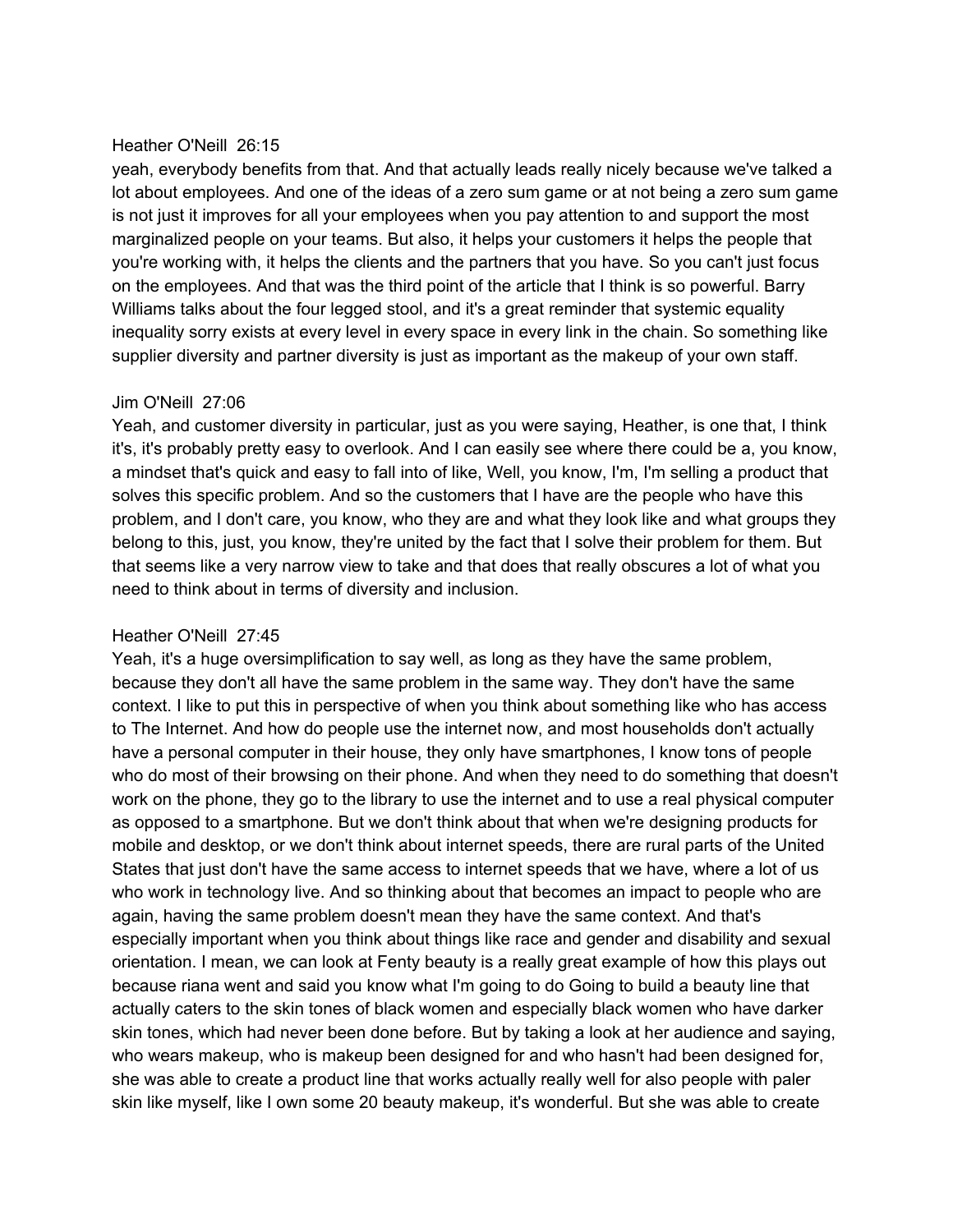something that really worked for black women, and especially black women have very dark skin, which has never been done before. And it's not like makeup companies didn't know or didn't have the opportunity. They just didn't. And so when you're thinking about your customers, you have to consider more than just what you know. Another great example of this is Apple when they launched their health app in 2014. They said it would give you a whole picture of your health but they forgot about People who get periods because there was no way to track your period, and I get my period. And there are other people in the world who get their period, quite a lot of them, in fact, and so if you are trying to use this to track your whole health, that was a huge gap in tracking your health. So it was wild to me that they launched the app did all the marketing around, get the full picture of all your health, and they didn't include a period tracker. And they didn't add it for another nine months afterwards.

# Jim O'Neill 30:25

Yeah, that is wild. And that's just a clear example of you know, who is in the room when you're brainstorming these features and who's not in the room who's not having their ideas be included?

# Heather O'Neill 30:36

Yeah, because I can bet that there's somebody at Apple who said, Oh, you should probably include a period tracker in that and they said, Oh, yeah, sure and immediately forgot about it. And there may even be somebody who got fired over it like who knows. But it's so interesting to me when companies try to, I guess not see color or not see gender and their product bill because that is such an important thing to pay attention to and think about Instead of not seeing it, you should see it heavily and pay attention to it heavily to consider. What experiences are you missing? What context Are you missing that's going to inform how someone might use this, even if they have the same problem as sis hat white dude.

# Jim O'Neill 31:16

Yeah, and it feels like it's really shooting yourself in the foot as a business like, in the same way that you can never anticipate all of the wild and wacky creative ways that some people may choose to use your product that you, you know, put out into the world for one purpose, and they're going to take it and run with it in some completely different direction. You also can't anticipate all of the different constraints that people will be under when they try to use your product. But if you pay attention to those that is a fertile ground for opportunities. And exactly as you were saying, Heather, that you need to dig into some of those constraints and start asking things like why, you know, do certain groups of people not use my product? Is there something that's barring access to my product? For those folks, is there something I could do there? That would be an opportunity to serve this new customer base?

# Heather O'Neill 32:05

Yeah. And that's a really great call. And I think that you can ask those questions about pretty much any aspect of your business. Any of the areas where you have suppliers or partners, or investors or employees or customers, there's so many places that you interact with people,